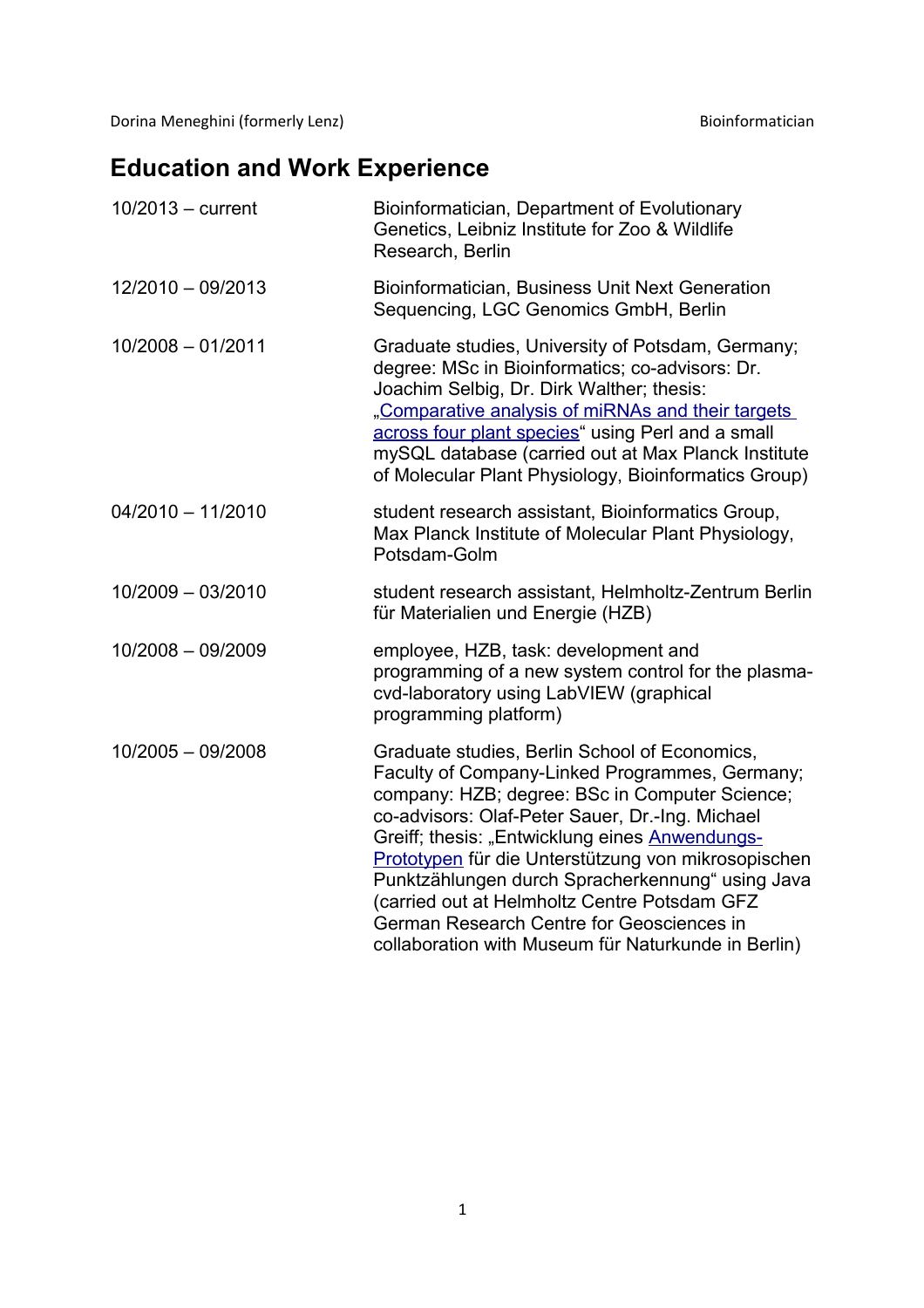Dorina Meneghini (formerly Lenz) and the state of the state of the Bioinformatician Bioinformatician

## **Publication**

## **Peer reviewed**

Weyrich A, Yasar S, **Lenz D**, Fickel J (2020): Tissue-specific epigenetic inheritance after paternal heat exposure in male wild guinea pigs. MAMM GENOME. [doi:10.1007/s00335-020-09832-6](https://link.springer.com/article/10.1007%2Fs00335-020-09832-6)

Weyrich A, **Lenz D**, Fickel J (2019): Environmental change-dependent inherited epigenetic response. GENES 10, 4. [doi:10.3390/genes10010004](https://doi.org/10.3390/genes10010004)

Weyrich A, Jeschek M, Schrapers KT, **Lenz D**, Chung H, Rübensam K, Yasar S, Schneemann M, Ortmann S, Jewgenow K, Fickel J (2018): Diet changes alter paternally inherited epigenetic pattern in male Wild guinea pigs. ENVIRON EPIGENET 4, dvy011. [doi:10.1093/eep/dvy011](https://doi.org/10.1093/eep/dvy011)

Martins RF, Schmidt A, **Lenz D**, Wilting A, Fickel J (2018): Human-mediated introduction of introgressed deer across Wallace's line: Historical biogeography of Rusa unicolor and R. timorensis. ECOL EVOL 8, 1465-1479. [doi:10.1002/ece3.3754](https://doi.org/10.1002/ece3.3754)

Lazarus DB, Renaudie J, **Lenz D**, Diver P, Klump J (2018): Raritas: A program for counting high diversity categorical data with highly unequal abundances. PEERJ 6, e5453. [doi:10.7717/peerj.5453](https://doi.org/10.7717/peerj.5453)

Förster DW, Bull JK, **Lenz D**, Autenrieth M, Paijmans LAJ, Kraus RHS, Nowak C, Bayerl H, Kuehn R, Saveljev AP, Sindičić M, Hofreiter M, Schmidt K, Fickel J (2018): Targeted resequencing of coding DNA sequences for SNP discovery in nonmodel species. MOL ECOL RESOUR 18, 1356-1373. [doi:10.1111/1755-0998.12924](https://doi.org/10.1111/1755-0998.12924)

Patel RP, Wutke S, **Lenz D**, Mukherjee S, Ramakrishnan U, Veron G, Fickel J, Wilting A, Förster DW (2017): Genetic structure and phylogeography of the leopard cat (Prionailurus bengalensis) inferred from mitochondrial genomes. J HERED 108, 349-360. [doi:10.1093/jhered/esx017](https://doi.org/10.1093/jhered/esx017)

Patel RP, **Lenz D**, Kitchener AC, Fickel J, Förster DW, Wilting A (2017): Threatened but understudied: supporting conservation by understanding the genetic structure of the flat-headed cat. CONSERV GENET 18, 1423-1433. [doi:10.1007/s10592-017-](https://doi.org/10.1007/s10592-017-0990-2) [0990-2](https://doi.org/10.1007/s10592-017-0990-2)

Mohd Salleh F, Ramos-Madrigal J, Peñaloza F, Liu S, Mikkel-Holger SS, Patel RP, Martins R, **Lenz D**, Fickel J, Roos C, Shamsir MS, Azman MS, Burton KL, Stephen JR, Wilting A, Gilbert MTP (2017): An expanded mammal mitogenome dataset from Southeast Asia. GIGASCIENCE 6, 1-8. [doi:10.1093/gigascience/gix053](https://doi.org/10.1093/gigascience/gix053)

Martins RF, Fickel J, Le M, Nguyen TV, Nguyen HM, Timmins R, Gan HM, Rovie-Ryan JJ, **Lenz D**, Förster DW, Wilting A (2017): Phylogeography of red muntjacs reveals three distinct mitochondrial lineages. BMC EVOL BIOL 17, 34. [doi:10.1186/s12862-017-0888-0](https://doi.org/10.1186/s12862-017-0888-0)